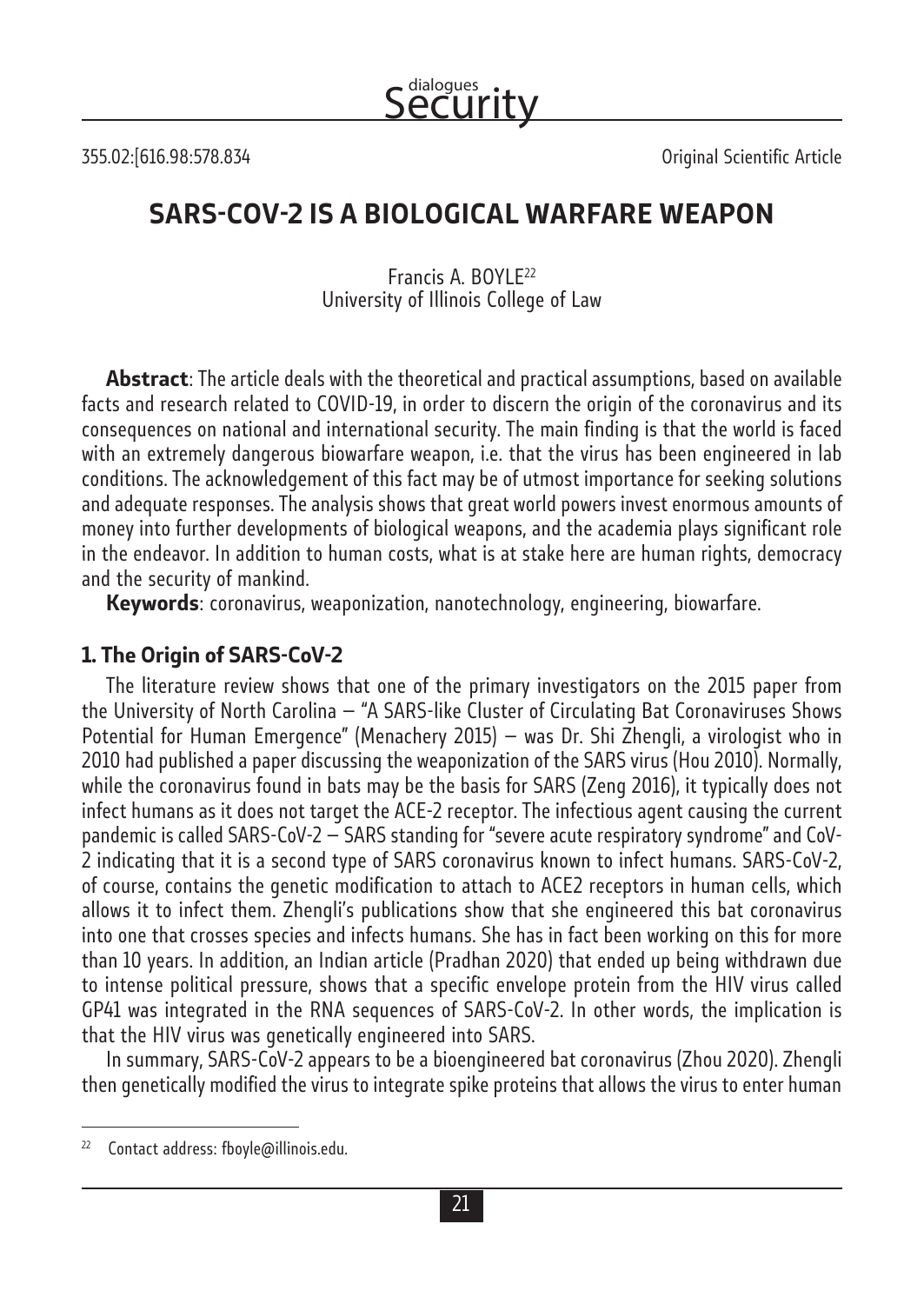cells by attaching to ACE-2 receptors. That was the first modification. The second modification was to integrate an envelope protein from HIV called GP141, which tends to impair the immune system. A third modification appears to involve nanotechnology to make the virus light enough to remain airborne for a long time, apparently giving it a range of up to 27 feet (Bourouiba 2020).

While the BSL-4 lab in Wuhan may have leaked the virus, its creation does not appear to be limited to the Chinese. Namely, the chairman of the Harvard department of chemistry, nanoscience expert Dr. Charles Lieber, was arrested by U.S. federal agencies, suspected of illegal dealings with China (The Economist 2020). Lieber has denied the allegations. The Wuhan University of Technology (WUT) allegedly paid him \$50,000 a month from 2012 to 2017 to help establish and oversee the WUT-Harvard Joint Nano Key Laboratory. He also received another \$150,000 a month in living expenses from China's Thousand Talents program. The problem was, Harvard officials claim they had not approved the lab and didn't know about it until 2015. The cover story here - that Harvard did not know what was going on - is preposterous. According to my personal experience (seven years at Harvard, three degrees and two years teaching at Harvard) this is hard to believe. Of course, Harvard knew that its chair of the chemistry department had the lab in Wuhan, China, where he was working on nanotechnology with respect to chemical and biological materials. That was reported. They did not disclose what the materials were. In addition, it has been reported that Harvard was a cooperating institution with the Wuhan BSL-4.

The first reported case of COVID-19 infection was around or about November 16, 2019. Depending on the incubation period, which is still unknown, the initial leak might have occurred anywhere near the beginning of November 2019. The official estimate is a 14-day incubation period, but a British health expert believes it is 24 days, and North Korean biological warfare experts believe it is 30 days. Wuhan and Hubei Province were basically under martial law. The statements by President Xi and his assistants made it very clear they were at war here, and that is correct. They were at war with their own biological warfare agent. President Xi fired the party apparatchiks in charge and has brought in trusted military personnel to handle the crisis, as well as large numbers of military forces saying they were health care workers. They hardly looked like ones to any observer. So, that was the best reading of the situation there.

With regard to rumors the COVID-19 virus might have been stolen from a high-security laboratory in Winnipeg, Canada, one could say it might have been the case. Clearly, they had already been working on that at the Wuhan BSL-4 facility. It is confirmed that Dr. Yoshihiro Kawaoka at the University of Wisconsin resurrected the Spanish flu virus for the Pentagon, obviously for weapons purposes, and he specializes in mating the flu virus to all sorts of hideous biowarfare instrumentalities. And there was also a record of him shipping his products to Winnipeg. Winnipeg is Canada's equivalent of Fort Detrick in the US. It is a BSL-4 facility, and they indeed research, develop test, manufacture and stockpile every type of hideous biological warfare weapon that we know of. So, some of this technology could have been stolen from Winnipeg. One could hardly be sure about that but, as already said, the Wuhan BSL-4 had already been working on this to begin with. China had already developed SARS, which had leaked out two to three times before this elsewhere. It seems they were turbocharging SARS, which is what COVID-19 looks to be. This is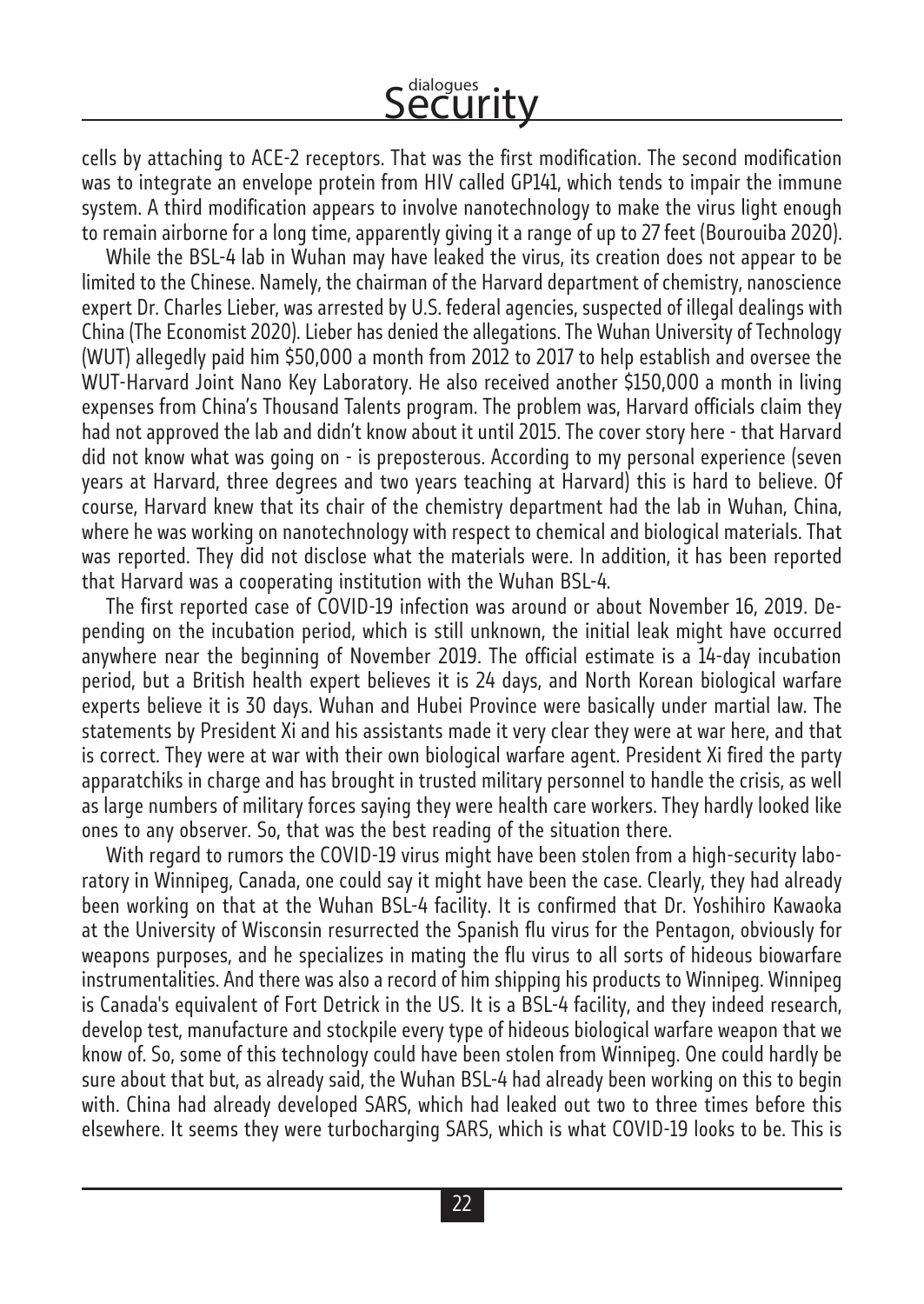a brand-new generation of biowarfare weapons we have not seen before. Its lethality goes from 15%, as estimated by Lancet, up to 17% by a British health official and even Chinese statistics. Its infectivity is 83%. It can infect maybe three to four people for every person infected. It has gain of function properties. There are reports that even contaminated human feces give it off, that the human feces radiate off maybe 6 or 7 feet. So, we have never seen anything like this before in the history of biological warfare, at least in the public record.

### **2. Understanding the COVID-19 Virus**

The COVID-19 virus is a chimera, like the avian flu virus before it. It includes SARS, an already weaponized coronavirus, along with HIV genetic material. That was in a published article by Indian scientists. One could see the pictures, but political pressure was brought to bear upon them so they withdrew the paper. This is why some scientists are now looking into using HIV drugs to treat it (Advisory Board, 2020). "Novel coronavirus" means it is a new virus not previously known to infect humans. The currently held conventional view is that SARS-CoV-2 was transmitted through animals (zoonotic transmission), specifically bats. This notion is hardly a credible one. While a widely-cited paper (Peng Zhou, Xing-Lou Yang, […]Zheng-Li Shi 2020) claims to establish that SARS-CoV-2 is a coronavirus of bat origin that then jumped species, the work of one of the authors of that paper, Shi Zhengli, actually involved the weaponization of the SARS virus. (Another Nature paper published that same day reiterates the idea that the COVID-19 pandemic is zoonotically transmitted (Wu et al., 2020). However, other scientific literature establishes that this is indeed an engineered synthetic virus that was not transmitted from animals to humans without human intervention. For starters, a Lancet paper published February 15 (Huang et el., 2020), by physicians who treated some of the first COVID-19 patients in China showed that patient zero, the one believed to have started the transmission, was nowhere near the Wuhan seafood market. What's more, there were no bats sold in or even close to the market. At least one-third of the patients reviewed also had no exposure or links to that market. This data supports the counter-hypothesis that SARS-CoV-2 was not zoonotically transmitted but is in fact an engineered virus. Even U.S. politicians and intelligence agencies have said they believe the virus leaked from the Wuhan BSL-4 lab (Fox News, 14 April 2020). Going through the scientific article that argues that the Australian health board working with Wuhan genetically engineered HIV into SARS also proves that these assumptions are all verified in scientific papers. In addition, it seems that they took that back to the Wuhan BSL-4 and applied nanotechnology to it. The size of molecules indicates that we are dealing with nanotechnology, which is something one does in a BSL-4. Biological weapons nanotechnology is very dangerous, so people working with it have to wear a moon suit with portable air. We also know that one of the cooperating institutions to Wuhan BSL-4 was Harvard. Based on the available literature, one could guess that they tried to weaponize all that together, and that is SARS-CoV-2 that we are dealing with now. In other words, it is SARS, which is genetically engineered biowarfare agent to begin with. Second, it has gain-of-function properties, which makes it more lethal, more infectious. It has HIV in there. That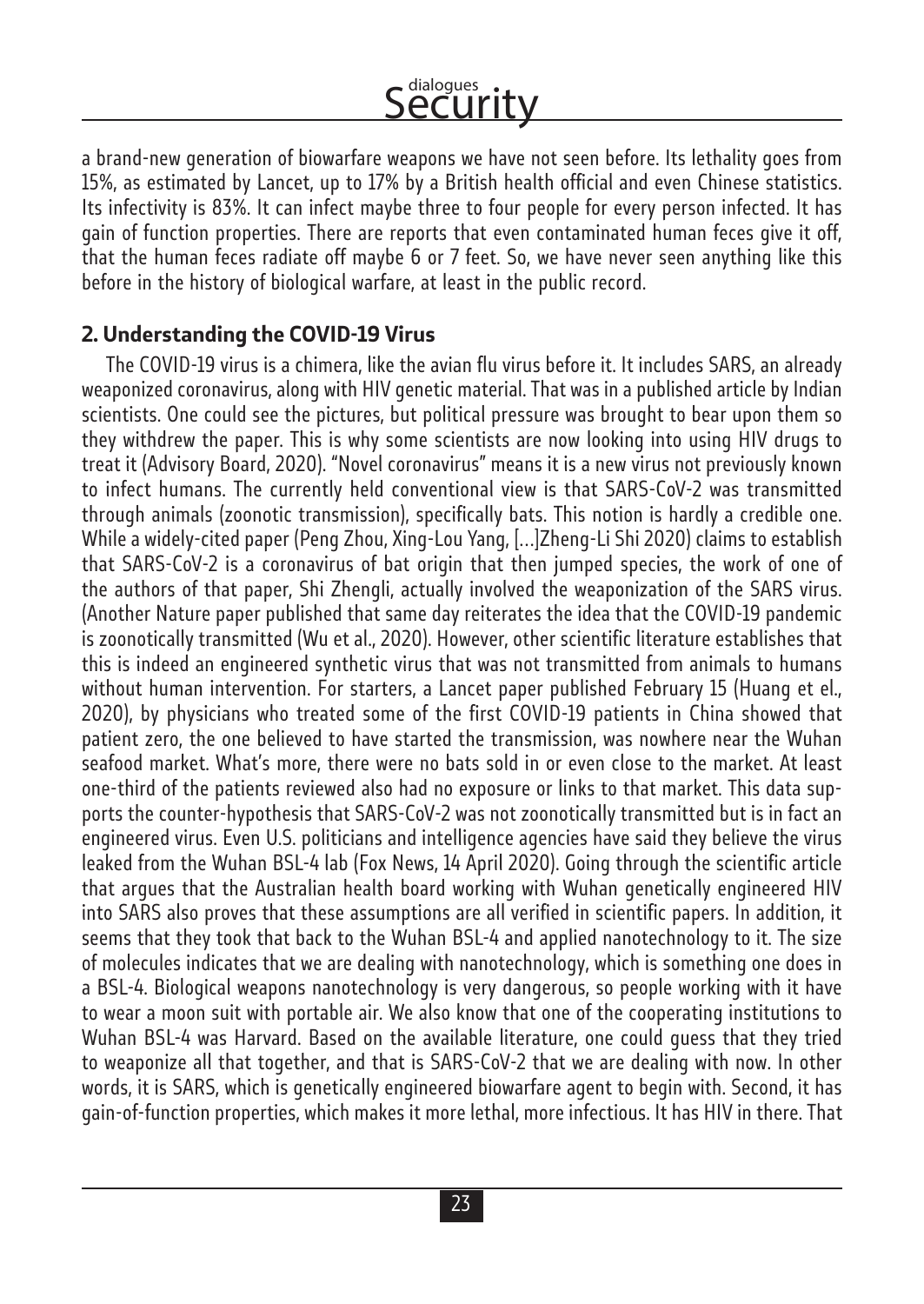was confirmed by the Indian scientists. And the MIT scientist who did a study found it traveled 27 feet through the air.

One could hardly argue that China deliberately released it, shooting itself in the foot. But it was clear they were developing an extremely dangerous unknown biological weapon that had never been seen before, and it leaked out of the lab. As one could see in the Washington Post (14 April, 2020), U.S. State Department officials reported back to Washington that there were inadequate safety precautions and procedures in that lab, to begin with. We also know that SARS has leaked out of other Chinese biological warfare labs. Until the US political leaders come clean with the people, both at the White House and in Congress and state governments, and publicly admit that this is an extremely dangerous offensive biological warfare weapon that we are dealing with, it is hard to see how we shall be able to confront it and stop it, let alone defeat it.

The University of North Carolina's work was existentially dangerous and they knew it all the time. The UNC scientific article co-written by the Wuhan BSL-4 scientist Zhengli (Menachery 2015) says "experiments with the full-length and chimeric SHC014 recombinant viruses were initiated and performed before GOF research funding pause and have since been reviewed and approved for continued study by the NIH." In other words, they admit it was gain-of-function research. It was paused by NIH (National Institutes of Health) (2014). The reason for that was because there was a letter put out by large number of life scientists at the time saying this type of gain-of-function work could be existentially dangerous if it got out in the public. Thus, it had to be terminated. But at the beginning it was NIH who funded the project. Disturbingly, while the NIH halted funding of this kind of gain-of-function research on lethal pathogens in 2014, it reauthorized it in December 2017 (NIH 2019). Given his prior involvement in NIH projects, one could assume that Dr. Yoshihiro Kawaoka's work may have been restarted as well, although there is not a proof of it yet. Kawaoka, from the University of Wisconsin, had resurrected the Spanish flu virus for the Pentagon (Devitt 2008).

Four French scientists published an article in the journal Science Direct on antiviral research on 10 February 2020. They did a genetic analysis of the COVID-19 and it showed a form of bio-weaponization that "may provide a gain of function to the COVID-19 for efficient spreading in human population as compared to other coronaviruses". The phrase "gain of function" means "man-made and weaponized."

#### **3. COVID-19 — A Weaponized Coronavirus**

As a result of my decades long antibiological warfare work, which goes back to the early days of the Reagan administration  $-$  a time in which they were using DNA genetic engineering to manufacture biological weapons -- mysterious outbreaks of disease in both humans and animals around the world that have appeared since then have been the focus of my careful observation. My work drafting the U.S. Biological Weapons Anti-Terrorism Act of 1989 was specifically designed to not only deal with regular biological weapons but also with DNA genetic engineering for biological weapons that was just coming into its infancy when the Biological Weapons Convention was being drafted. Even though the BWC would cover DNA genetic engineering, I wanted to make it clear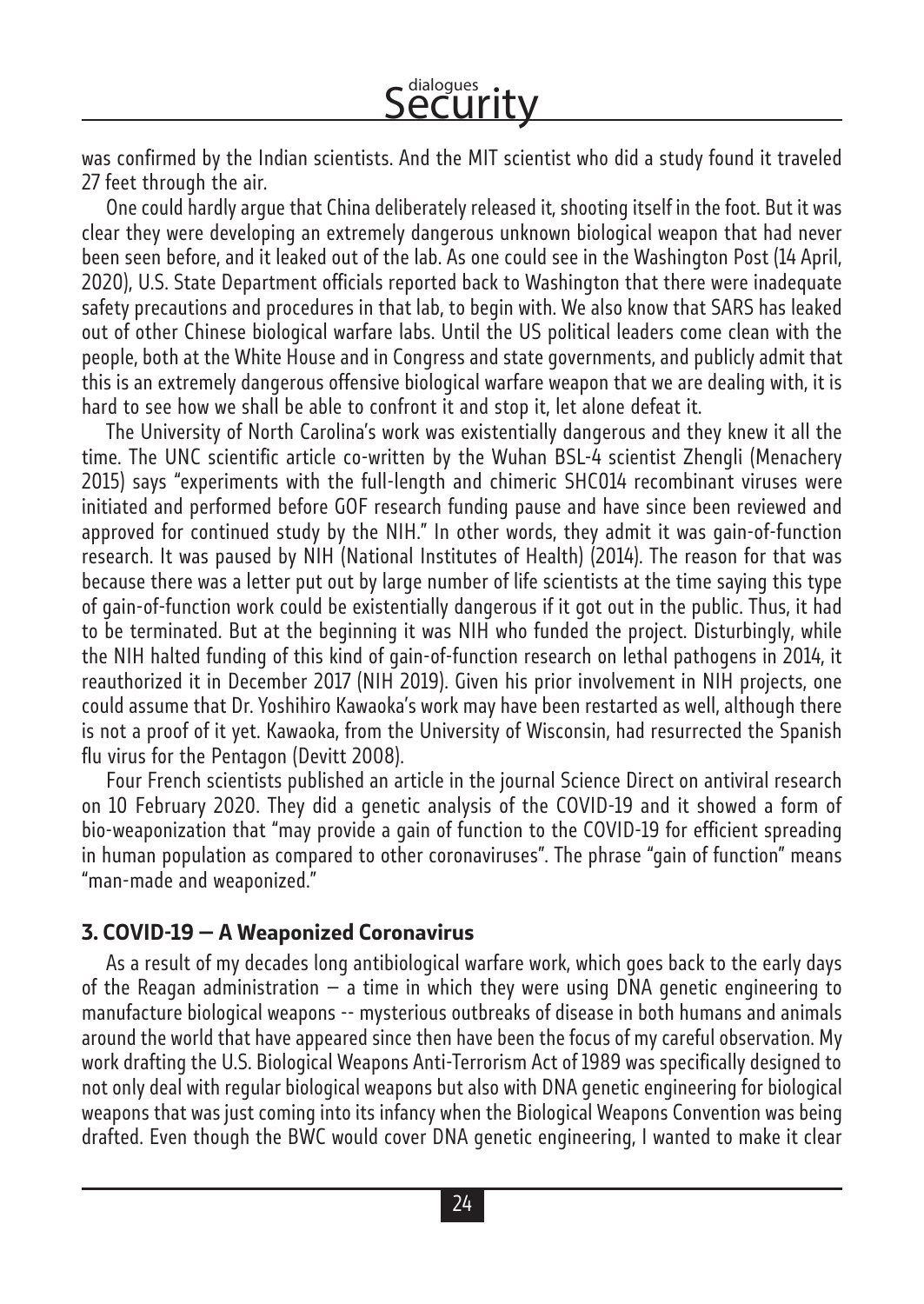by name that it was covered. I also made it clear that it covered synthetic biology as well. So, when these unexplained mysterious illnesses broke out in early 2020, I monitored them carefully. They could not be explained by normal reasons, such as lack of sanitation, poverty, things of that nature. In Wuhan it seemed pretty suspicious, as there is Biosafety Level 4 facility. It is the first one of the type in China, and it was specifically set up to deal in part with the coronavirus and SARS. The Wuhan BSL-4 is China's First Fort Detrick. Basically, SARS is a weaponized version of the coronavirus. There have been leaks before of SARS out of Chinese biowarfare facilities. Indeed, the only reason for these BSL-4 facilities, based on my experience, is the research, development, testing and stockpiling of offensive biological weapons. For that reason, I stated my opinion on January 24, 2020 that this Wuhan coronavirus leaked out of that BSL-4 facility and that the Chinese government has been lying about it and covering up ever since the beginning of the leak.

#### **4. Despite Laws, Biowarfare Experimentation is Alive and Well**

As noted, the Wuhan lab is a designated WHO research lab, which may sound perverse, considering these facilities specialize in developing and researching dangerous pathogens that can easily be turned into bioweapons. However, we should not be surprised, as WHO is up to its eyeballs in this type of work and has been for quite some time. The U.S. Centers for Disease Control and Prevention (CDC) and the drug industry also appear to have had their hand in many of the outbreaks of what appear to be weaponized viruses.

At this point, it is not necessary to go through the long history of big pharma getting involved in these affairs. There are huge amounts of money here. I believe the West African Ebola pandemic originated out of the US BSL-4 facility in Sierra Leone, and that they were testing out an experimental so-called vaccine that contained live Ebola and gave it to these poor people, killing about 12,000 of them. As for the CDC, it has been involved in every type of biological warfare death science one could possibly imagine. It is a matter of public record that during the Reagan administration, the CDC and the American Type Culture Collection sent 40 shipments of weapons-grade biological warfare agents to Saddam Hussein in Iraq, in the hope and expectation that he would weaponize these agents and use them against Iran. Of course, the problem is that when that war was over, an order was given to U.S. military forces to blow up Saddam Hussein's biological warfare facilities, and that is not how you deal with biological warfare weapons. It contaminated US troops, and that was a causative factor in the Gulf War Syndrome that murdered about 11,000 U.S. troops and disabled about 100,000. The U.S. government spent \$100 billion on biological warfare programs since September 11, 2011 up until October 2015. To put it into perspective, the U.S. spent \$40 billion (assuming a constant dollar value) on the Manhattan Project, which developed the atomic bomb. Like the Manhattan Project, this is a U.S. offensive biowarfare industry at work today.

Also, the U.S. has some 13,000 death scientists working within the biowarfare industry. Clearly, the Reagan administration, under the influence of its neoconservatives who definitely believe in biological weapons and ethnic-specific biological weapons (you can see that in the PNAC report), were engaged in the use of DNA genetic engineering for the purpose of manufacturing biological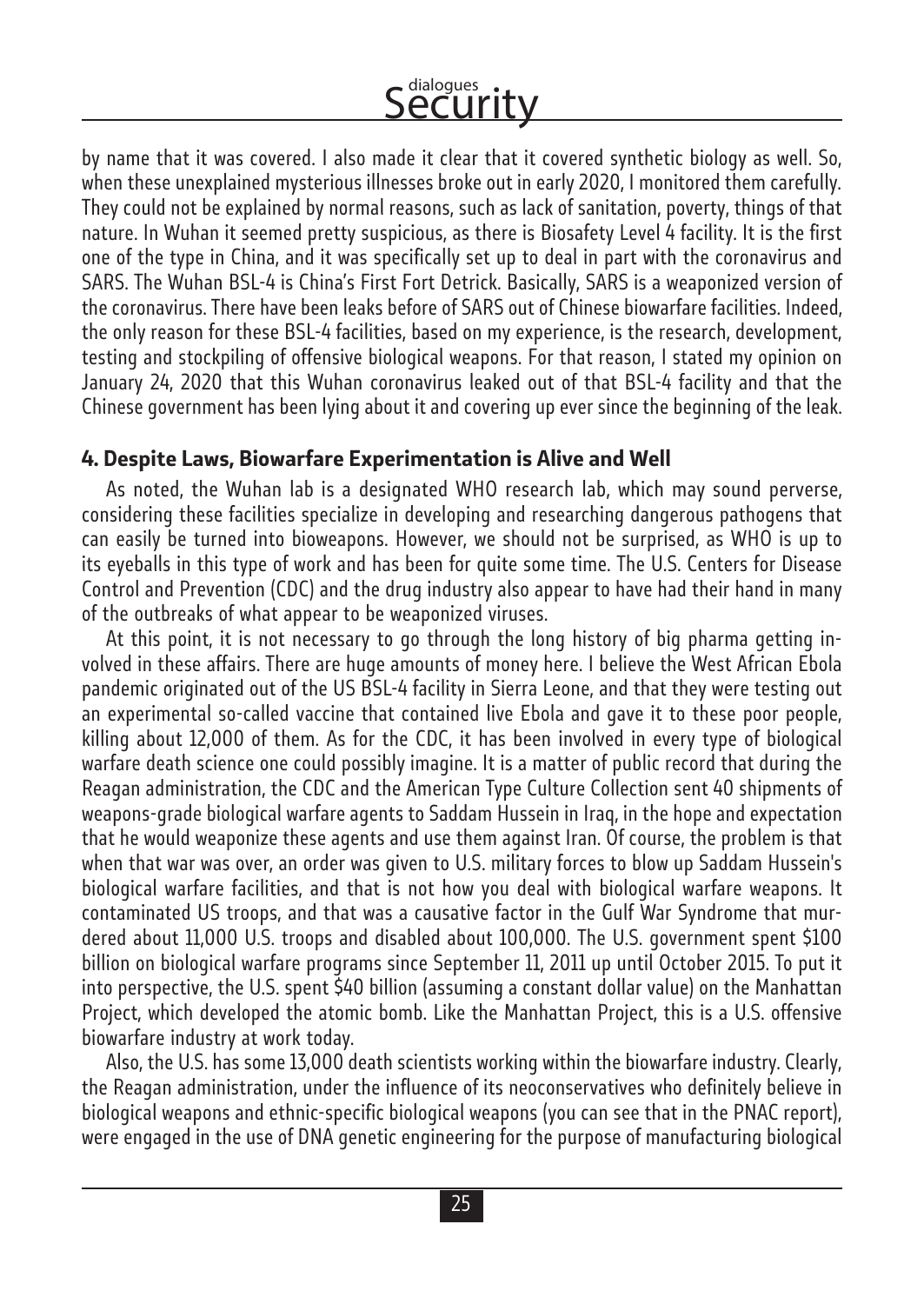weapons. That is why I gave a Congressional briefing in Washington, D.C. in 1985. I was asked to do that by the Council for Responsible Genetics that I worked with, which involved some of the leading life scientists in the world, including from MIT and Harvard. I spent seven years at Harvard. I have three degrees and I knew these people. They asked me to serve as their Counsel and give this Congressional briefing. I blew the whistle, and then they asked me to draft the U.S. domestic implementing legislation for the Biological Weapons Convention, which I did. Professor Jonathan King wrote the foreword to my book Biological Warfare and Terrorism (2005). In other words, the leading MIT professor of molecular biology supported what I was arguing in it.

#### **5. Pandemics Repeatedly Used to Further Police State**

Pandemics have been used to chip away public freedoms. For example, the anthrax scare of 2001 was used as the impetus for signing the Patriot Act, which was the first step in taking away many of our personal freedoms and rolling out a complete surveillance state. For instance, they used Amerithrax to ram the Patriot Act through. The US became a police state. And as I pointed out in Biowarfare and Terrorism (2005), I think the same people who were behind the 9/11 terrorist attack were also behind the Amerithrax, but I am just connecting dots there. Amerithrax came out of a U.S. government biological warfare weapons lab and program. I publicly blew the whistle on that the first weekend of November 2001. The Council for Responsible Genetics was having its convention at Harvard Divinity School and I was chairing a panel with Professor King and other experts on biological warfare and on U.S. biological warfare programs.

As I was walking into the Harvard Divinity School, Fox TV had a camera crew there and I said: Obviously, this came out a U.S. biological weapons program and lab. I conducted the session and made the same comment there. Then I made a comment to a Washington, D.C., radio station to that effect and then to the BBC, so everyone in the world heard me. At that point, someone gave an order that I was never to be interviewed again by any mainstream news about biological warfare programs.

George Orwell's book 1984 has become reality. Ever since I have lectured lawyers at DePaul Law School in Chicago about the totalitarian nature of the Patriot Act. Snowden has correctly pointed out the federal government is spying on everything we say, all of our electronic communications. And again, the proof is I have been completely blackballed out of U.S. media.

#### **6. Bioweapons Are Developed To Be Used**

As noted, the U.S. government has a large stockpile of Amerithrax — a super weapons-grade nanotechnology anthrax with 1 trillion spores per gram — and that is just the tip of the iceberg of the biological weapons developed. What is more, there is no doubt these weapons will eventually be put to use, as they have been in the past. There was a tabletop exercise (which is a euphemism for a war game) at John Hopkins University in fall 2019 on coronavirus (Center for Health Security 2019). Their estimate was that it killed 65 million people (Bendix 2019). John Hopkins has a BSL-3 facility and they proudly announce it on their website, with justification that they work on developing vaccines. The U.S. government goes out around the world, and this is a matter of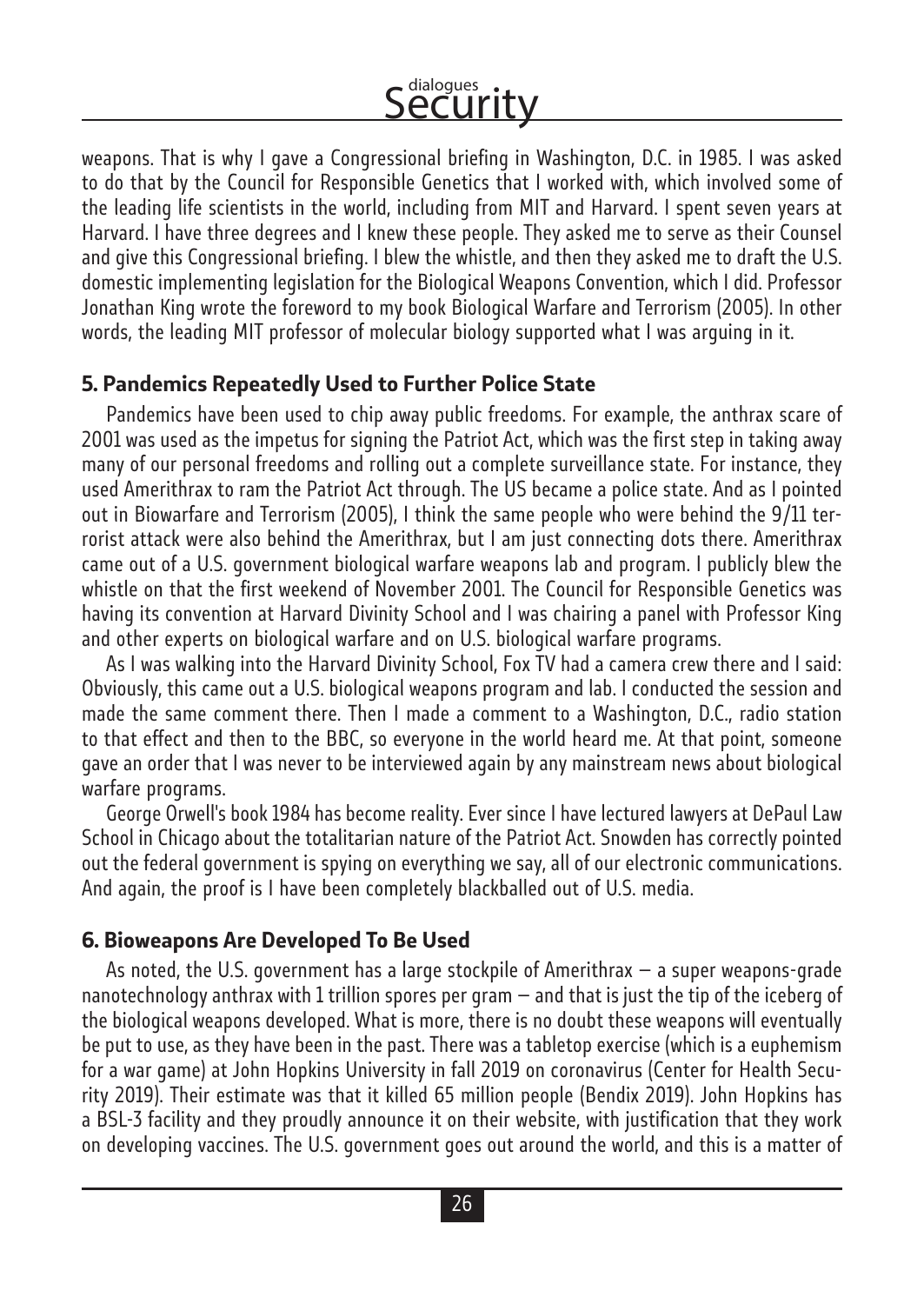public record, and scour for every type of hideous disease, fungus, virus and bacteria one can possibly imagine. They then bring it back to these BSL-4 and BSL-3 labs and develop an offensive, biological agent using DNA genetic engineering and synthetic biology, which was originally set up by the Pentagon under DARPA. Once they have this offensive agent, they then proceed to develop a vaccine, because the agent is no good unless you can have a vaccine to protect your own people. In sum, they are developing vaccines to have biological weapons, because a biological weapon consists of two elements: the offensive biological warfare agent in the first place, and then, second, a vaccine to protect your own people, and that is what is being done at all these BSL-4 facilities and these BSL-3s as well. John Hopkins' BSL-3 has dual use. That is what dual use means: they first develop the offensive biological warfare agent and then they develop the supposed vaccine. Indeed, Johns Hopkins University is the biggest recipient of research grants from federal agencies, including the National Institutes of Health, National Science Foundation and Department of Defense. It has also received millions of dollars in research grants from the Gates Foundation (Gates Foundation 2018). In 2016, Johns Hopkins spent more than \$2 billion on research projects, leading all U.S. universities in research spending for the 38th year in a row (Charuchandra 2018).

### **7. Can Violations of Biowarfare Treaty Be Enforced?**

As mentioned, I drafted the U.S. domestic implementing legislation for the Biological Weapons Convention. That law is still in force and would provide life imprisonment for everyone involved in the creation and release of SARS-CoV-2. The UNC article says exactly it was dealing with synthetic molecules. In my Biological Weapons Anti-Terrorism Act of 1989, I specifically criminalized - by that name - synthetic molecules. The whole synthetic biology movement was set up and funded by the Pentagon's DARPA. In fact, DARPA money is behind synthetic biology, gene drive and all the rest of it. That is why at the first convention of synthetic biologists, in their final report, one of their key recommendations was the repeal of my Biological Weapons Anti-Terrorism Act - because they fully intended to use synthetic biology to manufacture biological weapons. That is what they have done with Covid-19. The law still applies. It provides for life imprisonment for everyone who has done such a deed, including the scientists involved and everyone who funded this project, knowing it was existentially dangerous. So, just how would we get that process of justice going? There are two ways. First, one should put pressure on the Department of Justice to prosecute the ones involved. It might very difficult to do. Federal statutes require indictments to be brought by U.S. attorneys. If it is impossible to get the U.S. attorney general to sign off on prosecuting these people, then a district attorney, state's attorney, attorney general out there in North Carolina, could indict everyone involved. It is clear from this article (i.e. the 2015 UNC paper) they knew it was gain-of-function, they paused it because it was existentially dangerous, it was then reapproved and they continued it.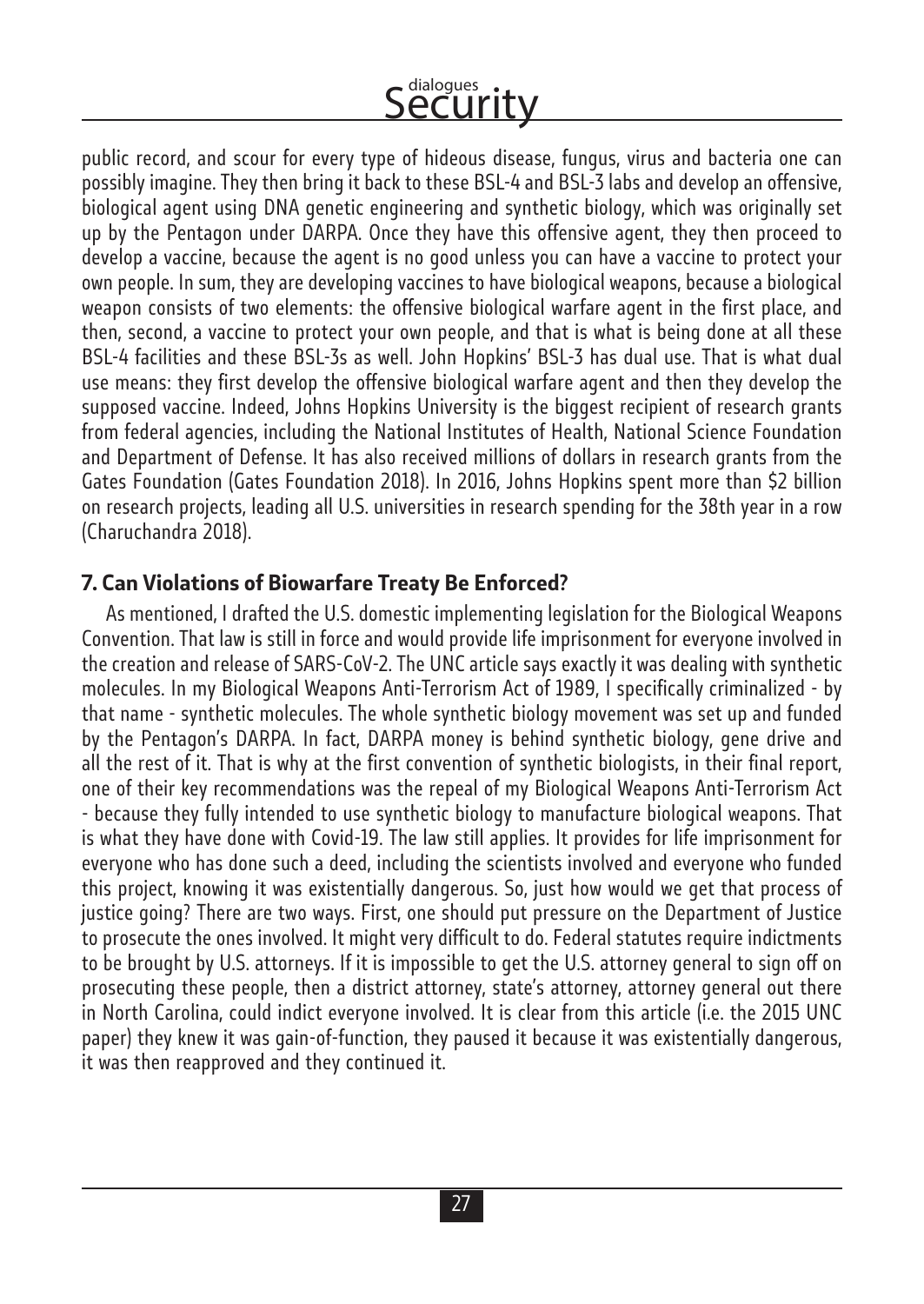### **8. Conclusion: Time to Shutter All BSL-4 and BSL-3 Laboratories**

All BSL-3 and BSL-4 laboratories must be closed down and all biowarfare work with lethal pathogens ceased because they are all existentially dangerous. This is a catastrophe waiting to happen. And it is now happened. Here we are. It is staring us in the face with Covid-19.

Certainly, COVID-19 is nowhere near as devastating as the Black Death or the Spanish Flu Pandemic of 1918 yet, both of which exacted a shocking death toll, all without the aid of synthetic molecules and nanotechnology. The very idea that any of these horrific illnesses might be brought back in turbo-charged form should be terrifying enough for the world to unite in saying "No thanks; we don't want or need that kind of research going on." What value have these dangerous laboratories provided to date compared to the risk they are exposing all of us to? None!

### **References**

- 1. Advisory Board (2020), "Can drugs meant for HIV treat the new coronavirus?", 20 February, available at https://www.advisory.com/daily-briefing/2020/02/20/coronavirus-treatment.
- 2. Bendix Aria (2019), "Health experts issued an ominous warning about a coronavirus pandemic 3 months ago. The virus in their simulation killed 65 million people.", Business Insider, 23 January, available at https://www.businessinsider.com/scientist-simulated-coronavirus-pandemic-deaths-2020-1.
- 3. Bourouiba Linda (2020), "Turbulent Gas Clouds and Respiratory Pathogen Emissions: Potential Implications for Reducing Transmission of COVID-19", JAMA, 323(18).
- 4. Boyle A. Francis (2005), Biowarfare and Terrorism, Atlanta: Clarity Press.
- 5. Chakraborty Barnini (2020), "State Department leaked cables renew theories on origin of coronavirus", Fox News, 14 April, available at https://www.foxnews.com/world/state-department-cables-coronavirus-origin-chinese-lab-bats.
- 6. Charuchandra Sukanya (2018), "John Hopkins University leads all U.S. universities in research spending for 38th year in a row", John Hopkins University, 23 March, available at https://hub.jhu.edu/2018/03/23/nsf-research-funding-rankings/.
- 7. Center for Health Security (2019), Event 201 "A Global pandemic exercise", 18 October, available at https://www.centerforhealthsecurity.org/event201/.
- 8. Devitt Terry (2008), "Scientists isolate genes that made 1918 flu lethal", University of Wisconsin-Madison News, 29 December, available at https://news.wisc.edu/scientistsisolate-genes-that-made-1918-flu-lethal/.
- 9. Gates Foundation (2018), "Awarded research grants to Johns Hopkins University through 2018", available at https://www.gatesfoundation.org/How-We-Work/Quick-Links/ Grants-Database#q/k=Johns%20Hopkins%20university.
- 10. Fan Wu et al. (2020), "A new coronavirus associated with human respiratory disease in China, Nature 579, 3 February.
- 11. Hou Yuxuan et al. (2010), "Angiotensin-converting enzyme 2 (ACE2) proteins of different bat species confer variable susceptibility to SARS-CoV entry", Archives of Virology, 155, 22 June.